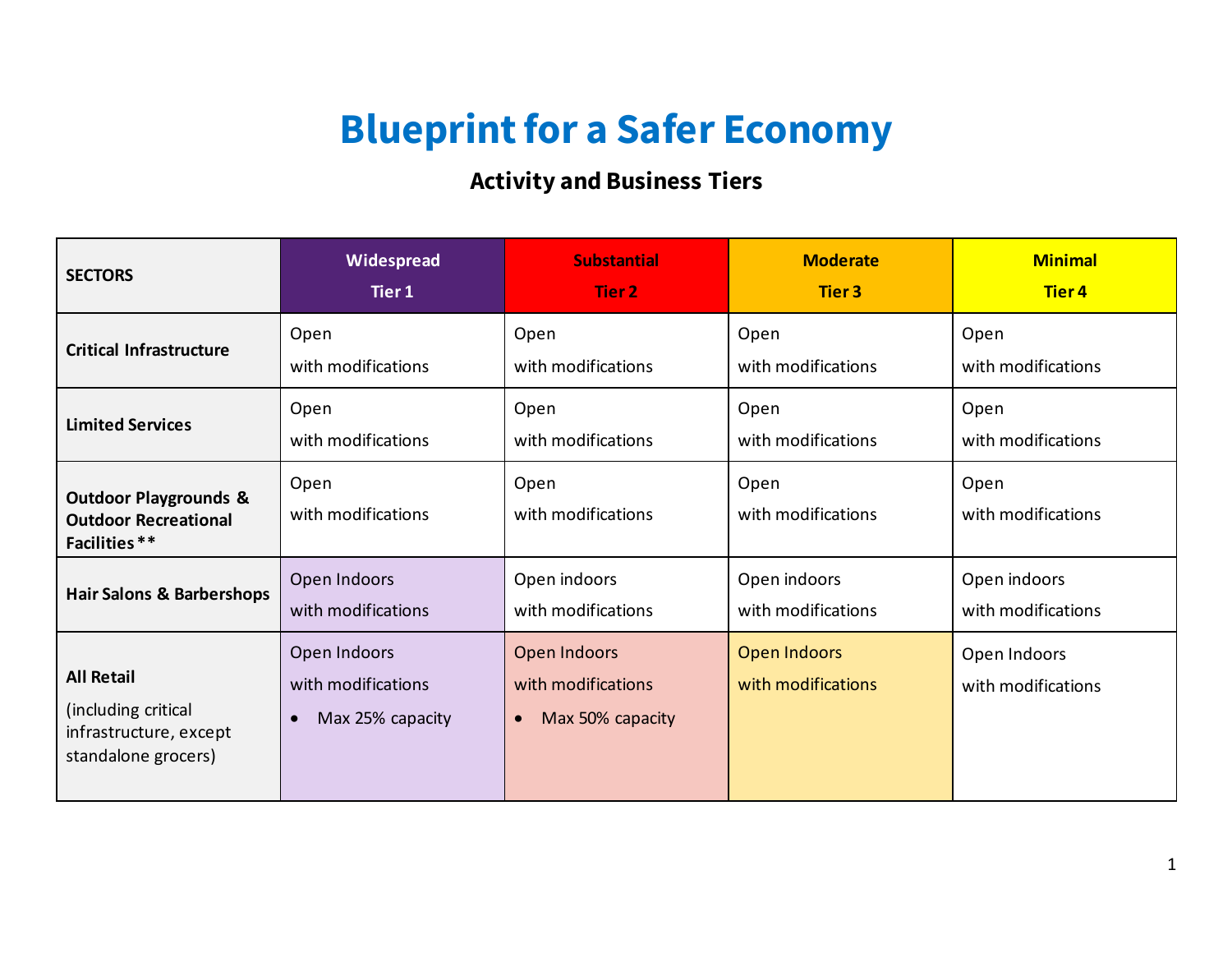| <b>SECTORS</b>                                                                       | Widespread<br>Tier 1                                                                                             | <b>Substantial</b><br>Tier 2                                                                                                                       | <b>Moderate</b><br><b>Tier 3</b>                                                                                               | <b>Minimal</b><br><b>Tier4</b>                                                                                 |
|--------------------------------------------------------------------------------------|------------------------------------------------------------------------------------------------------------------|----------------------------------------------------------------------------------------------------------------------------------------------------|--------------------------------------------------------------------------------------------------------------------------------|----------------------------------------------------------------------------------------------------------------|
| <b>Shopping Centers (Malls,</b><br><b>Destination Centers,</b><br><b>Swap Meets)</b> | Open Indoors<br>with modifications<br>Max 25% capacity<br>Closed common areas<br>Closed food courts<br>$\bullet$ | Open indoors<br>with modifications<br>Max 50% capacity<br>$\bullet$<br>Closed common areas<br>Reduced capacity food<br>courts (see<br>restaurants) | Open indoors<br>with modifications<br>Closed common areas<br>$\bullet$<br>Reduced capacity food<br>courts (see<br>restaurants) | <b>Open Indoors</b><br>with modifications<br>Reduced capacity food<br>$\bullet$<br>courts (see<br>restaurants) |
| Personal Care Services***                                                            | Open Indoors<br>with modifications                                                                               | Open indoors<br>with modifications                                                                                                                 | Open indoors<br>with modifications                                                                                             | Open indoors<br>with modifications                                                                             |
| Museums, Zoos, and<br><b>Aquariums</b>                                               | Outdoor Only<br>with modifications                                                                               | Open indoors<br>with modifications<br>Indoor activities max<br>25% capacity                                                                        | Open indoors<br>with modifications<br>Indoor activities max<br>$\bullet$<br>50% capacity                                       | Open indoors<br>with modifications                                                                             |
| <b>Places of Worship</b>                                                             | Outdoor Only<br>with modifications                                                                               | Open indoors<br>with modifications<br>Max 25% capacity or<br>100 people, whichever<br>is fewer                                                     | <b>Open indoors</b><br>with modifications<br>Max 50% capacity or<br>200 people, whichever<br>is fewer                          | <b>Open indoors</b><br>with modifications<br>Max 50% capacity<br>$\bullet$                                     |
| <b>Movie Theaters</b>                                                                | Outdoor Only<br>with modifications                                                                               | Open Indoors<br>with modifications<br>Max 25% capacity or<br>100 people, whichever<br>is fewer                                                     | Open indoors<br>with modifications<br>Max 50% capacity or<br>$\bullet$<br>200 people, whichever<br>is fewer                    | <b>Open indoors</b><br>with modifications<br>• Max 50% capacity                                                |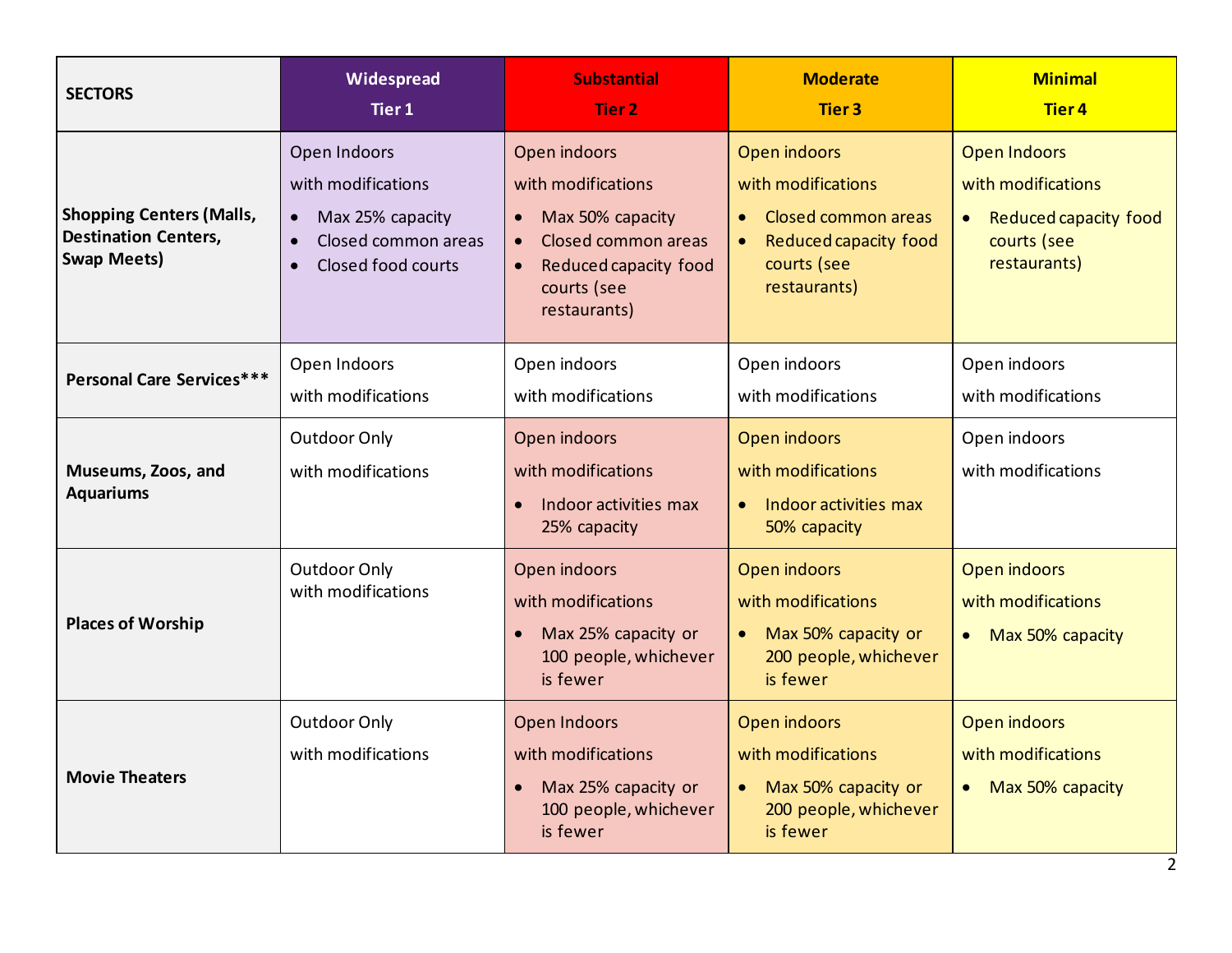| <b>SECTORS</b>                  | Widespread<br>Tier 1               | <b>Substantial</b><br><b>Tier 2</b>                                                            | <b>Moderate</b><br><b>Tier 3</b>                                                                                     | <b>Minimal</b><br><b>Tier 4</b>                                                                                                 |
|---------------------------------|------------------------------------|------------------------------------------------------------------------------------------------|----------------------------------------------------------------------------------------------------------------------|---------------------------------------------------------------------------------------------------------------------------------|
| <b>Hotels and Lodging</b>       | Open<br>with modifications         | Open<br>with modifications<br>+Fitness centers<br>$(+10%)$                                     | Open<br>with modifications<br>+Fitness centers<br>$(+25%)$<br>+Indoor pools                                          | Open<br>with modifications<br>+Fitness Centers (50%)<br>$\bullet$<br>+Spa facilities etc.<br>$\bullet$                          |
| <b>Gyms and Fitness Centers</b> | Outdoor Only<br>with modifications | Open indoors<br>with modifications<br>Max 10% capacity<br>+Climbing walls                      | Open indoors<br>with modifications<br>Max 25% capacity<br>+Indoor pools<br>$\bullet$                                 | <b>Open indoors</b><br>with modifications<br>+Saunas<br>$\bullet$<br>+Steam rooms<br>$\bullet$<br>Max 50% capacity<br>$\bullet$ |
| <b>Restaurants</b>              | Outdoor Only<br>with modifications | Open indoors<br>with modifications<br>Max 25% capacity or<br>100 people, whichever<br>is fewer | Open indoors<br>with modifications<br>Max 50% capacity or<br>200 people, whichever<br>is fewer                       | Open indoors<br>with modifications<br>Max 50% capacity<br>$\bullet$                                                             |
| <b>Wineries</b>                 | Outdoor Only<br>with modifications | Outdoor Only<br>with modifications                                                             | Open indoors<br>with modifications<br>Max 25% capacity<br>$\bullet$<br>indoors, or 100 people,<br>whichever is fewer | <b>Open indoors</b><br>with modifications<br>Max 50% capacity or<br>$\bullet$<br>200 people indoors,<br>whichever is fewer      |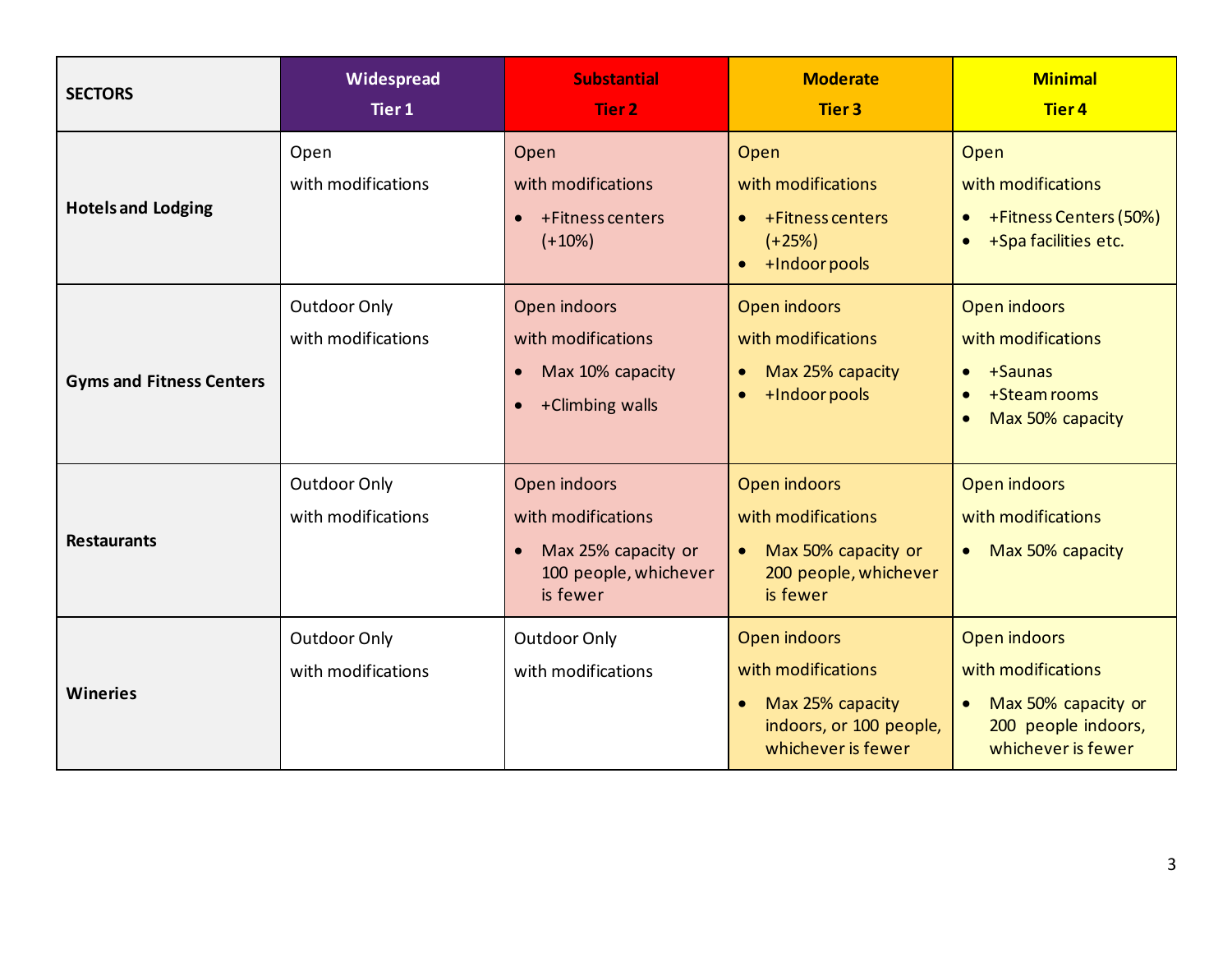| <b>SECTORS</b>                                                                                                            | Widespread<br>Tier 1                                                                                                                         | <b>Substantial</b><br>Tier 2                                                                                                           | <b>Moderate</b><br><b>Tier 3</b>                                                                                                                | <b>Minimal</b><br><b>Tier4</b>                                                                                                                                                                                                                     |
|---------------------------------------------------------------------------------------------------------------------------|----------------------------------------------------------------------------------------------------------------------------------------------|----------------------------------------------------------------------------------------------------------------------------------------|-------------------------------------------------------------------------------------------------------------------------------------------------|----------------------------------------------------------------------------------------------------------------------------------------------------------------------------------------------------------------------------------------------------|
| Bars, Breweries, and<br><b>Distilleries</b><br>(where no meal provided)<br>(follow restaurants where<br>meal is provided) | Closed                                                                                                                                       | Closed                                                                                                                                 | <b>Open Outdoors</b><br>with modifications                                                                                                      | Open indoors<br>with modifications<br>Max 50% capacity<br>$\bullet$                                                                                                                                                                                |
| <b>Family Entertainment</b><br><b>Centers</b>                                                                             | Outdoor Only<br>with modifications<br>e.g.<br><b>Kart Racing</b><br>$\bullet$<br>Mini Golf<br>$\bullet$<br><b>Batting Cages</b><br>$\bullet$ | <b>Outdoor Only</b><br>with modifications<br>e.g.<br><b>Kart Racing</b><br>Mini Golf<br>$\bullet$<br><b>Batting Cages</b><br>$\bullet$ | Open Indoors for naturally<br>distanced activities<br>with modifications<br>Max 25% capacity<br>$\bullet$<br><b>Bowling Alleys</b><br>$\bullet$ | Open indoors for activities<br>with increased risk of<br>proximity and mixing<br>with modifications<br>Max 50% capacity<br>$\bullet$<br><b>Arcade Games</b><br>$\bullet$<br>Ice and roller skating<br>$\bullet$<br>Indoor playgrounds<br>$\bullet$ |
| <b>Cardrooms, Satellite</b><br>Wagering                                                                                   | Outdoor Only<br>with modifications                                                                                                           | <b>Outdoor Only</b><br>with modifications                                                                                              | Open indoors<br>with modifications<br>Max 25% capacity<br>$\bullet$                                                                             | Open indoors<br>with modifications<br>Max 50% capacity<br>$\bullet$                                                                                                                                                                                |
| <b>Offices</b>                                                                                                            | Remote                                                                                                                                       | Remote                                                                                                                                 | Open indoors<br>with modifications<br>Encourage telework<br>$\bullet$                                                                           | Open indoors<br>with modifications<br>Encourage telework<br>$\bullet$                                                                                                                                                                              |
| <b>Professional Sports</b>                                                                                                | Open<br>Without live audiences<br>With modifications<br>$\bullet$                                                                            | Open<br>Without live audiences<br>With modifications<br>$\bullet$                                                                      | Open<br>Without live audiences<br>With modifications<br>$\bullet$                                                                               | Open<br>Without live audiences<br>With modifications<br>$\bullet$                                                                                                                                                                                  |